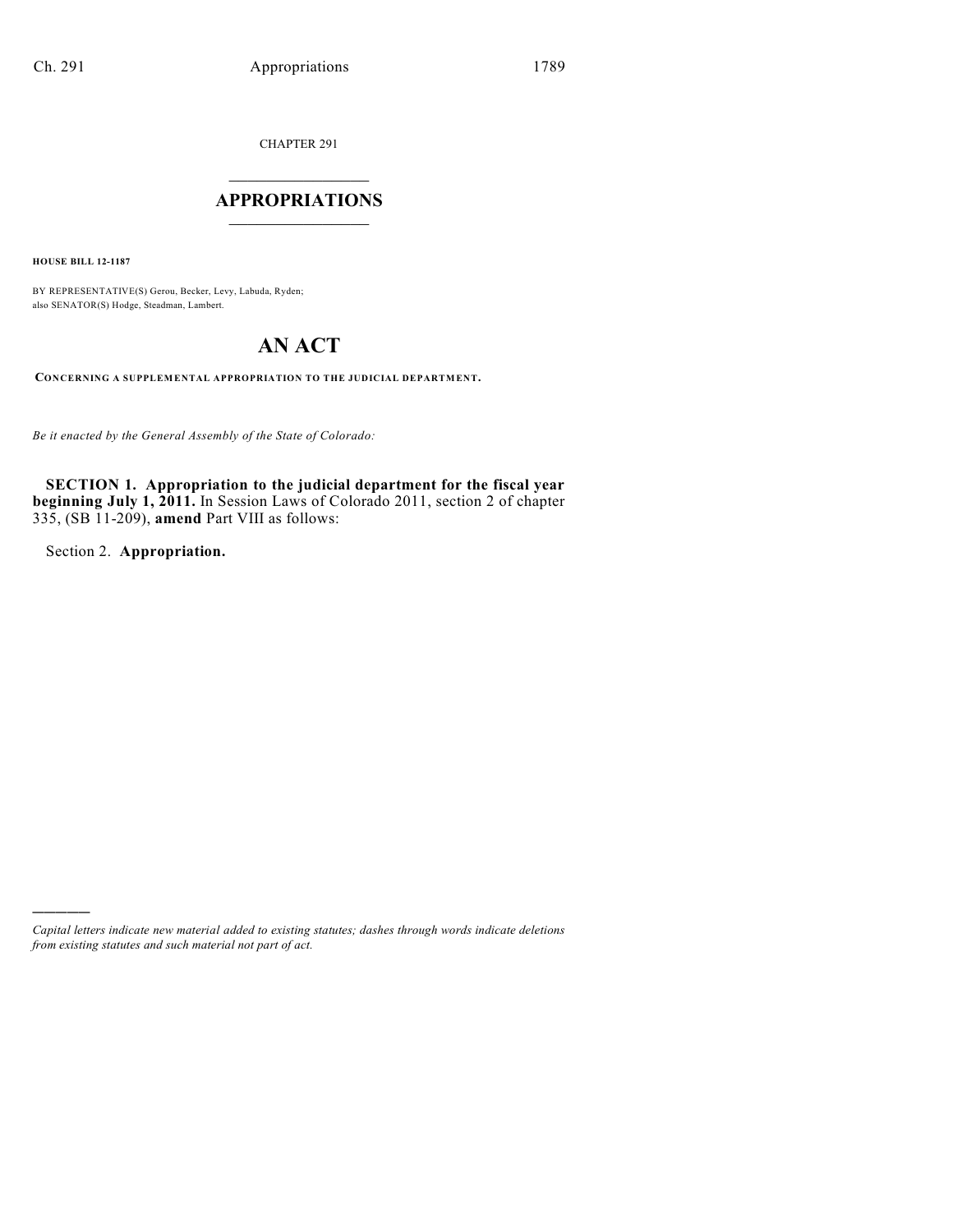|                                        |                           |                              |                                     |                                                      | APPROPRIATION FROM         |                                             |                                      |
|----------------------------------------|---------------------------|------------------------------|-------------------------------------|------------------------------------------------------|----------------------------|---------------------------------------------|--------------------------------------|
| \$                                     | ITEM &<br><b>SUBTOTAL</b> | <b>TOTAL</b><br>$\mathbb{S}$ | <b>GENERAL</b><br><b>FUND</b><br>\$ | <b>GENERAL</b><br><b>FUND</b><br><b>EXEMPT</b><br>\$ | CASH<br><b>FUNDS</b><br>\$ | <b>REAPPROPRIATED</b><br><b>FUNDS</b><br>\$ | <b>FEDERAL</b><br><b>FUNDS</b><br>\$ |
|                                        |                           |                              | <b>JUDICIAL DEPARTMENT</b>          | <b>PART VIII</b>                                     |                            |                                             |                                      |
| (1) SUPREME COURT/COURT OF APPEALS     |                           |                              |                                     |                                                      |                            |                                             |                                      |
| Appellate Court Programs <sup>33</sup> | 11,595,223                |                              | 10,260,577                          |                                                      | 1,334,646 <sup>a</sup>     |                                             |                                      |
|                                        |                           |                              | $(122.5$ FTE)                       |                                                      | $(17.5$ FTE)               |                                             |                                      |
| <b>Attorney Regulation</b>             | 6,000,000                 |                              |                                     |                                                      | $6,000,000$ <sup>b</sup>   |                                             |                                      |
|                                        |                           |                              |                                     |                                                      | $(40.5$ FTE)               |                                             |                                      |
| Continuing Legal                       |                           |                              |                                     |                                                      |                            |                                             |                                      |
| Education                              | 370,000                   |                              |                                     |                                                      | 370,000°                   |                                             |                                      |
|                                        |                           |                              |                                     |                                                      | $(4.0$ FTE)                |                                             |                                      |
| State Board of Law                     |                           |                              |                                     |                                                      |                            |                                             |                                      |
| Examiners                              | 900,000                   |                              |                                     |                                                      | $900,000$ <sup>d</sup>     |                                             |                                      |
|                                        |                           |                              |                                     |                                                      | $(8.2$ FTE)                |                                             |                                      |
| Law Library                            | 550,000                   |                              |                                     |                                                      | $500,000$ <sup>c</sup>     | $50,000$ <sup>f</sup>                       |                                      |
|                                        |                           |                              |                                     |                                                      | $(1.5$ FTE)                |                                             |                                      |
|                                        |                           | 19,415,223                   |                                     |                                                      |                            |                                             |                                      |

<sup>a</sup> Of this amount, \$1,266,646 shall be from the Judicial Stabilization Cash Fund created in Section 13-32-101 (6), C.R.S., and \$68,000 shall be from various fees and other cost recoveries.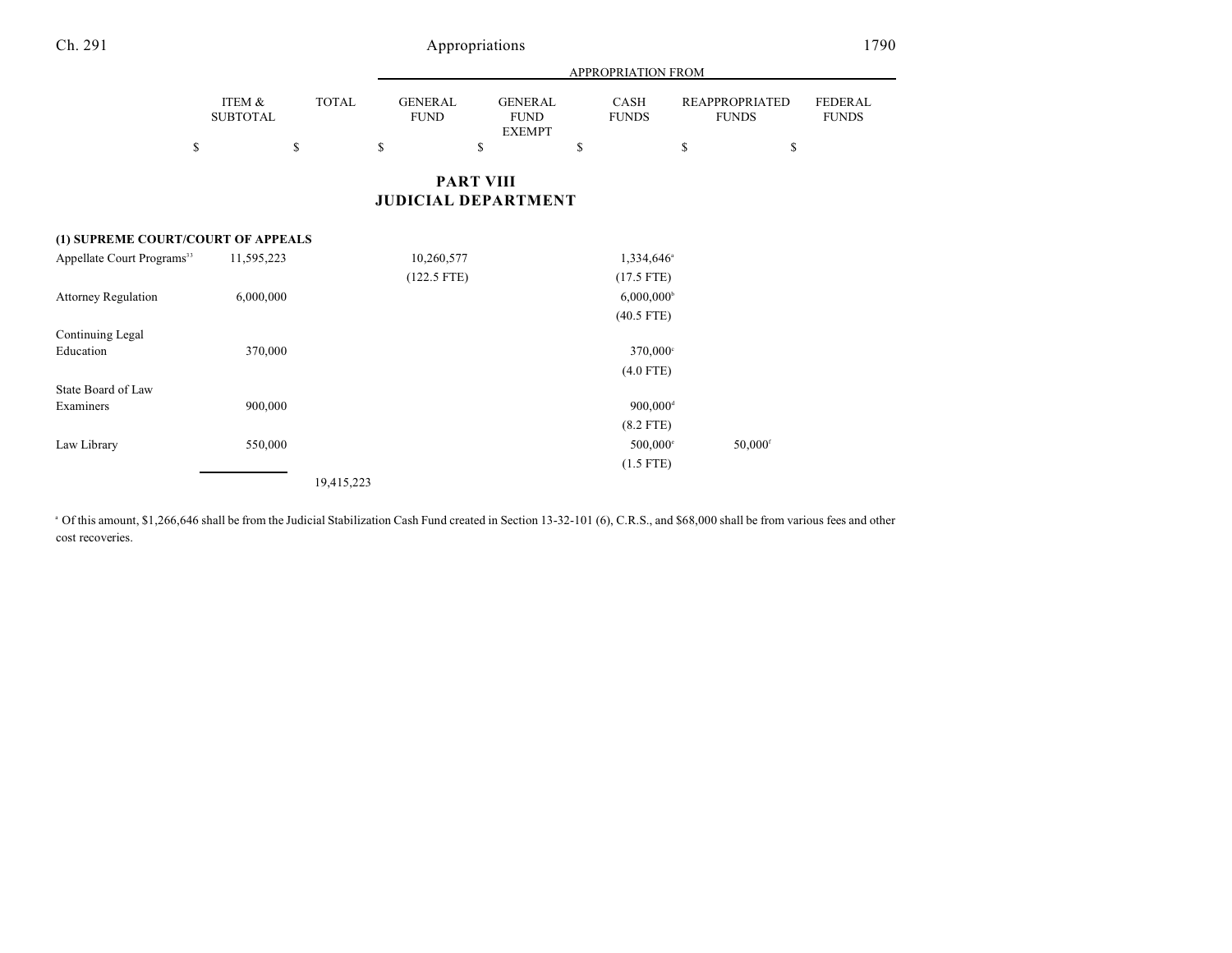<sup>b</sup> This amount shall be from annual attorney registration fees established by the Colorado Supreme Court pursuant to the Colorado Rules of Civil Procedure, Chapter 18, Rule 227 for the Attorney Regulation Committee, the Attorney Regulation Counsel, and the Presiding Disciplinary Judge established by the Colorado Rules of Civil Procedure, Chapter 20, Rules 251.2, 251.3, and 251.16. These moneys are included for informational purposes as they are continuously appropriated under the Judicial Branch's constitutional authority.

This amount shall be from annual attorney registration fees established by the Colorado Supreme Court pursuant to the Colorado Rules of Civil Procedure, Chapter 18, Rule 227 for the Board of Continuing Legal and Judicial Education established by the Colorado Rules of Civil Procedure, Chapter 20, Rule 260.3. These moneys are included for informational purposes as they are continuously appropriated under the Judicial Branch's constitutional authority.

<sup>d</sup> This amount shall be from law examination application fees established by the Colorado Supreme Court pursuant to the Colorado Rules of Civil Procedure, Chapter 18, Rules 201.2 and 201.4. These moneys are included for informational purposes as they are continuously appropriated under the Judicial Branch's constitutional authority.

<sup>e</sup> This amount shall be from appellate court filing fees and other fees credited to the Supreme Court Library Fund pursuant to Section 13-2-120, C.R.S. These moneys are included for informational purposes as they are continuously appropriated under the Judicial Branch's constitutional authority.

<sup>f</sup> This amount shall be from moneys transferred from the Department of Law.

#### **(2) COURTS ADMINISTRATION**

#### **(A) Administration and Technology**

| General Courts                |            |               |                         |                          |       |
|-------------------------------|------------|---------------|-------------------------|--------------------------|-------|
| Administration                | 16,043,094 | 12,068,777    | 1,923,705 <sup>a</sup>  | $2,050,612$ <sup>*</sup> |       |
|                               | 16,185,094 | 11,910,777    |                         | $2,350,612$ <sup>b</sup> |       |
|                               |            | $(168.4$ FTE) | $(20.0$ FTE)            | $(2.0$ FTE)              |       |
| <b>Information Technology</b> |            |               |                         |                          |       |
| Infrastructure                | 4,642,845  | 853,094       | 3,789,751               |                          |       |
|                               | 5,442,845  |               | $4,589,751$ °           |                          |       |
| Statewide Indirect Cost       |            |               |                         |                          |       |
| Assessment                    | 143,285    |               | $140, 111$ <sup>d</sup> |                          | 3,174 |
| Departmental Indirect Cost    |            |               |                         |                          |       |
| Assessment                    | 1,907,327  |               | 1,907,327 <sup>d</sup>  |                          |       |
|                               | 22,736,551 |               |                         |                          |       |
|                               | 23,678,551 |               |                         |                          |       |
|                               |            |               |                         |                          |       |
|                               |            |               |                         |                          |       |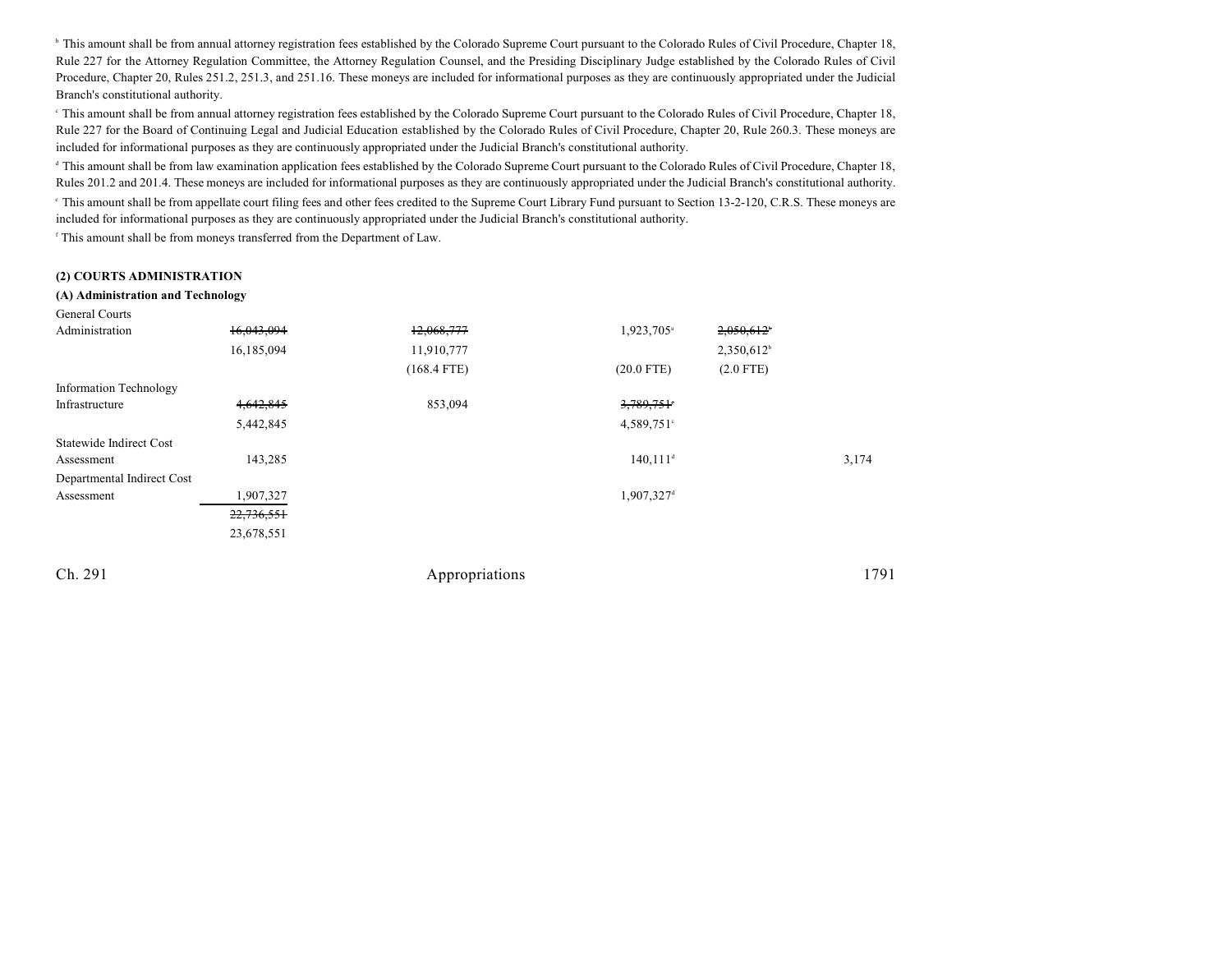|   |                           |       | APPROPRIATION FROM             |  |                          |  |                             |  |                                       |                                |  |
|---|---------------------------|-------|--------------------------------|--|--------------------------|--|-----------------------------|--|---------------------------------------|--------------------------------|--|
|   | ITEM &<br><b>SUBTOTAL</b> | TOTAL | <b>GENER AL</b><br><b>FUND</b> |  | GENER AL.<br><b>FUND</b> |  | <b>CASH</b><br><b>FUNDS</b> |  | <b>REAPPROPRIATED</b><br><b>FUNDS</b> | <b>FEDERAL</b><br><b>FUNDS</b> |  |
|   |                           |       |                                |  | <b>EXEMPT</b>            |  |                             |  |                                       |                                |  |
| ፍ |                           |       |                                |  |                          |  |                             |  |                                       |                                |  |

<sup>a</sup> Of this amount, an estimated \$1,780,075 shall be from the Judicial Department Information Technology Cash Fund created in Section 13-32-114 (1), C.R.S., and an estimated \$143,630 shall be from various sources of cash funds.

 $\degree$  Of this amount, an estimated \$1,907,327 shall be from departmental indirect cost recoveries, AN ESTIMATED \$300,000 SHALL BE FROM INDIRECT COST RECOVERIES RELATED TO FEDERAL GRANTS, and an estimated \$143,285 shall be from statewide indirect cost recoveries.

This amount shall be from the Judicial Department Information Technology Cash Fund created in Section 13-32-114 (1), C.R.S. <sup>c</sup>

<sup>d</sup> These amounts shall be from various fees and cost recoveries.

#### **(B) Central Appropriations**

| Health, Life, and Dental         | 18,959,122 | 17,002,669 | 1,956,453 <sup>a</sup> |
|----------------------------------|------------|------------|------------------------|
| Short-term Disability            | 349,520    | 287,955    | $61,565$ <sup>a</sup>  |
| S.B. 04-257 Amortization         |            |            |                        |
| <b>Equalization Disbursement</b> | 5,368,501  | 4,410,863  | 957,638 <sup>a</sup>   |
| S.B. 06-235 Supplemental         |            |            |                        |
| Amortization Equalization        |            |            |                        |
| Disbursement                     | 4,259,422  | 3,497,156  | $762.266^{\circ}$      |
| Workers' Compensation            | 1,672,725  | 1,672,725  |                        |
| Legal Services for 3,000         |            |            |                        |
| hours                            | 227.130    | 227,130    |                        |
| Purchase of Services from        |            |            |                        |
| Computer Center                  | 510.537    | 510,537    |                        |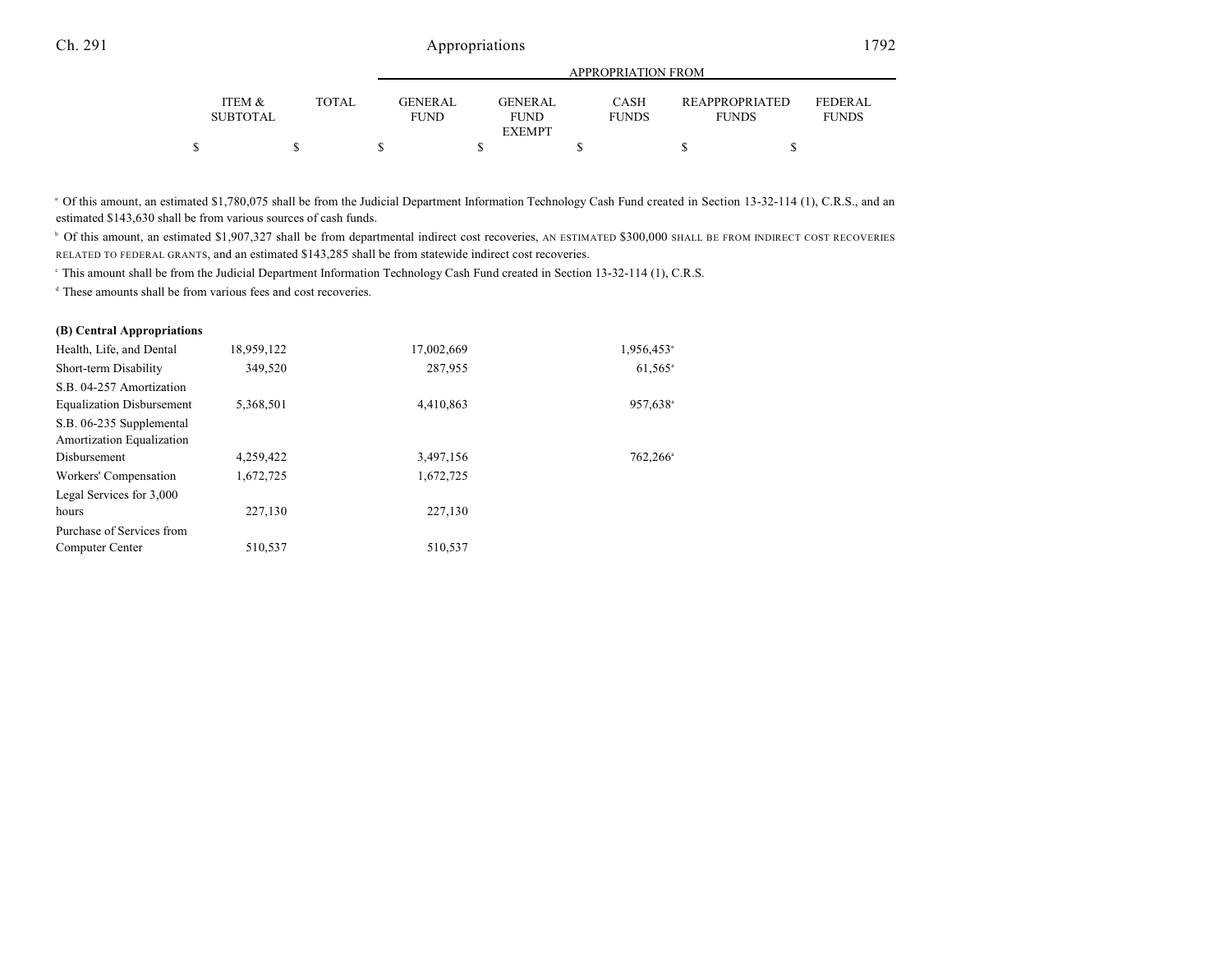| <b>Multiuse Network</b>       |            |           |                      |
|-------------------------------|------------|-----------|----------------------|
| Payments                      | 412,501    | 412,501   |                      |
| Payment to Risk               |            |           |                      |
| Management and Property       |            |           |                      |
| Funds                         | 232,018    | 232,018   |                      |
| <b>Vehicle Lease Payments</b> | 58,443     | 58,443    |                      |
|                               | 56,345     | 56,345    |                      |
| Leased Space                  | 1,285,765  | 1,114,285 | 171,480 <sup>b</sup> |
| <b>Communication Services</b> |            |           |                      |
| Payments                      | 12,161     | 12,161    |                      |
| Lease Purchase                | 119,878    | 119,878   |                      |
|                               | 33,467,723 |           |                      |
|                               | 33,465,625 |           |                      |

 These amounts shall be from the Judicial Stabilization Cash Fund created in Section 13-32-101 (6), C.R.S., the State Commission on Judicial Performance Cash Fund a created in Section 13-5.5-107 (1), C.R.S., the Offender Services Fund created in Section 16-11-214 (1) (a), C.R.S., the Judicial Department Information Technology Cash Fund created in Section 13-32-114 (1), C.R.S., the Fines Collection Cash Fund created in Section 18-1.3-401 (1) (a) (III) (D), C.R.S., the Drug Offender Surcharge Fund created in Section 18-19-103 (4) (a), C.R.S., and the Alcohol and Drug Driving Safety Program Fund created in Section 42-4-1301.3 (4) (a), C.R.S.

 $\degree$  This amount shall be from employee parking fees.

| (C) Centrally Administered Programs |            |                                    |              |  |  |  |  |  |
|-------------------------------------|------------|------------------------------------|--------------|--|--|--|--|--|
| Victim Assistance                   | 16,375,000 | $16,375,000^{\circ}$               |              |  |  |  |  |  |
| Victim Compensation                 | 12,175,000 | 12,175,000 <sup>b</sup>            |              |  |  |  |  |  |
| Collections Investigators           | 5,179,351  | 897,541 <sup>d</sup><br>4,281,810° |              |  |  |  |  |  |
|                                     |            | $(83.2$ FTE)                       |              |  |  |  |  |  |
| Problem-solving Courts              | 2,343,417  | $1,561,293$ <sup>e</sup>           | 782,124      |  |  |  |  |  |
|                                     |            | $(21.7$ FTE)                       | $(11.0$ FTE) |  |  |  |  |  |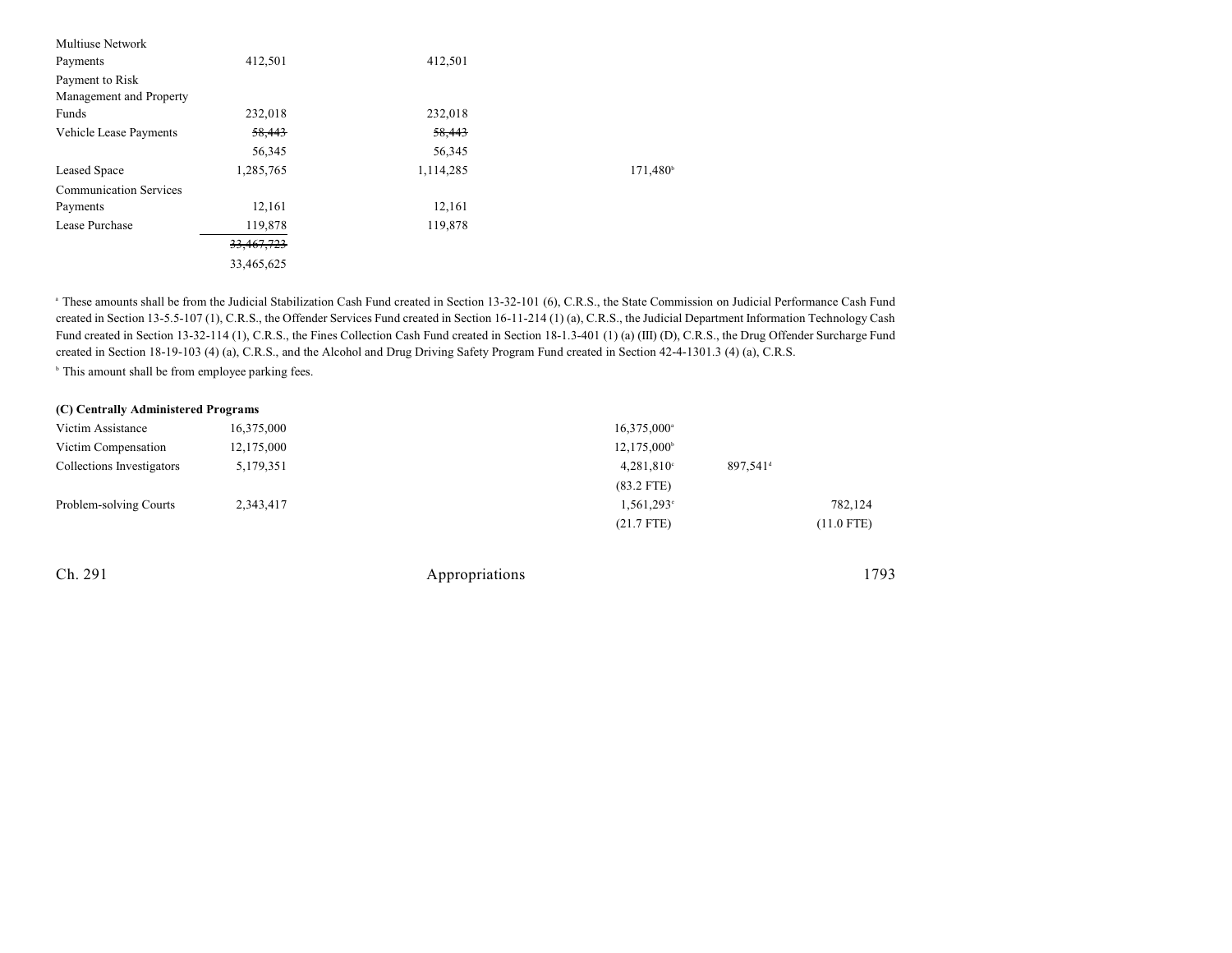|                            |                                 |              |                                     |                                                      | <b>APPROPRIATION FROM</b>  |                                                   |                                |
|----------------------------|---------------------------------|--------------|-------------------------------------|------------------------------------------------------|----------------------------|---------------------------------------------------|--------------------------------|
| \$                         | ITEM &<br><b>SUBTOTAL</b><br>\$ | <b>TOTAL</b> | <b>GENERAL</b><br><b>FUND</b><br>\$ | <b>GENERAL</b><br><b>FUND</b><br><b>EXEMPT</b><br>\$ | CASH<br><b>FUNDS</b><br>\$ | <b>REAPPROPRIATED</b><br><b>FUNDS</b><br>\$<br>\$ | <b>FEDERAL</b><br><b>FUNDS</b> |
|                            |                                 |              |                                     |                                                      |                            |                                                   |                                |
| Language Interpreters      | 3,671,284                       |              | 3,384,784<br>$(25.0$ FTE)           |                                                      | $286,500$ <sup>f</sup>     |                                                   |                                |
| Courthouse Security        | 3,864,989                       |              |                                     |                                                      | 3,864,989 <sup>s</sup>     |                                                   |                                |
|                            |                                 |              |                                     |                                                      | $(1.0$ FTE)                |                                                   |                                |
| Courthouse Capital/        |                                 |              |                                     |                                                      |                            |                                                   |                                |
| Infrastructure Maintenance | 473,526                         |              |                                     |                                                      | 473,526 <sup>c</sup>       |                                                   |                                |
| Senior Judge Program       | 1,500,000                       |              | 1,500,000                           |                                                      |                            |                                                   |                                |
| Office of Judicial         |                                 |              |                                     |                                                      |                            |                                                   |                                |
| Performance Evaluation     | 920,955                         |              |                                     |                                                      | 920,955h                   |                                                   |                                |
|                            |                                 |              |                                     |                                                      | $(2.0$ FTE)                |                                                   |                                |
| Family Violence Justice    |                                 |              |                                     |                                                      |                            |                                                   |                                |
| Grants                     | 675,000                         |              | 458,430                             |                                                      | 216,570                    |                                                   |                                |
| Family-friendly Court      |                                 |              |                                     |                                                      |                            |                                                   |                                |
| Program                    | 375,000                         |              |                                     |                                                      | 375,000 <sup>i</sup>       |                                                   |                                |
|                            |                                 |              |                                     |                                                      | $(0.5$ FTE)                |                                                   |                                |
| Child Support Enforcement  | 90,900                          |              | 30,904                              |                                                      |                            | 59,996 <sup>k</sup>                               |                                |
|                            |                                 |              |                                     |                                                      |                            | $(1.0$ FTE)                                       |                                |
|                            | 47,644,422                      |              |                                     |                                                      |                            |                                                   |                                |

This amount shall be from the Victims and Witnesses Assistance and Law Enforcement (VALE) Fund established in the office of the court administrator of each judicial <sup>a</sup> district pursuant to Section 24-4.2-103 (1), C.R.S. These moneys are included for informational purposes as they are continuously appropriated under the Judicial Branch's constitutional authority.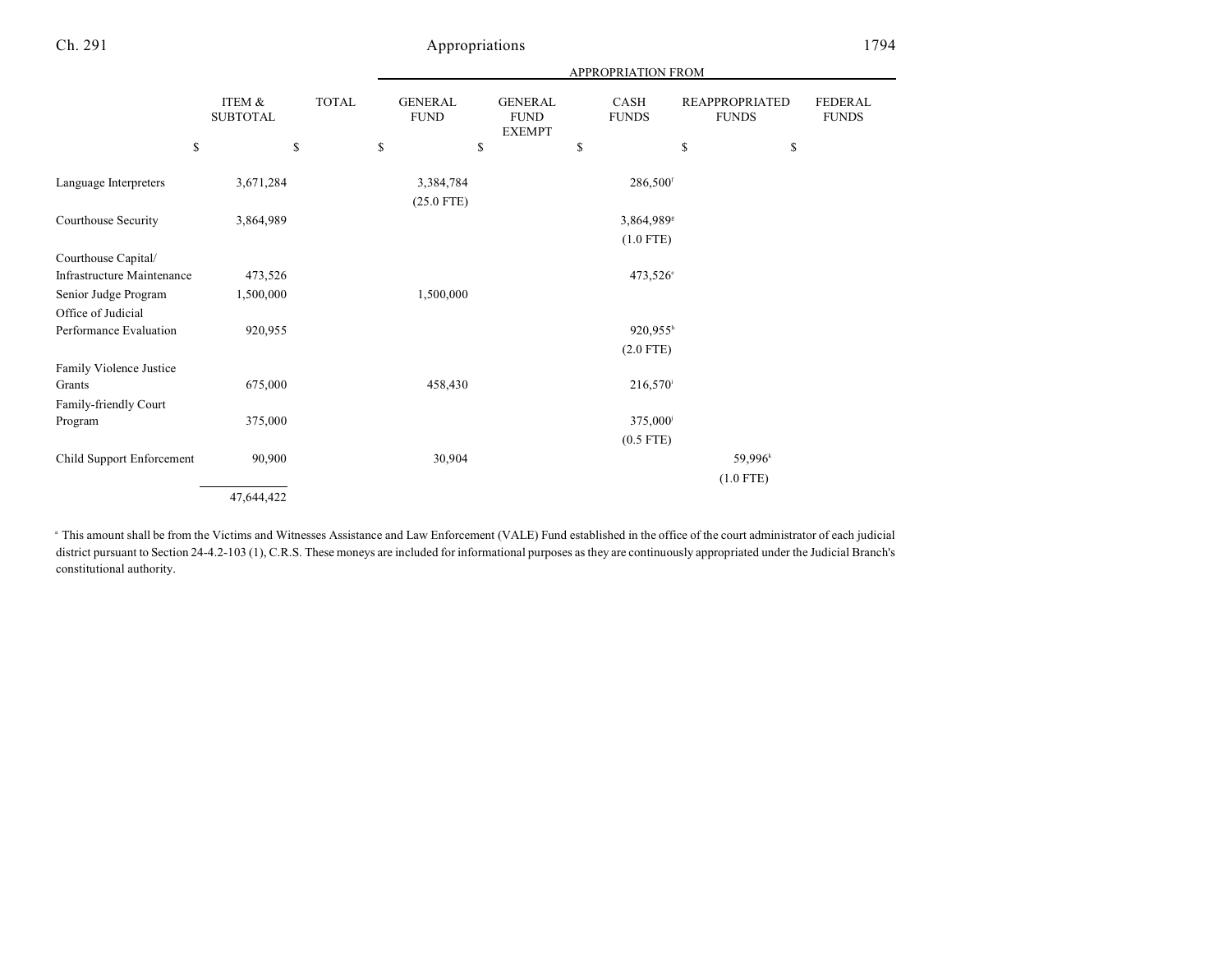|                                            |             | <sup>1</sup> This amount shall be from the Crime Victim Compensation Fund established in the office of the court administrator of each judicial district pursuant to Section 24-4.1-117 |                         |                     |      |
|--------------------------------------------|-------------|-----------------------------------------------------------------------------------------------------------------------------------------------------------------------------------------|-------------------------|---------------------|------|
|                                            |             | (1), C.R.S. These moneys are included for informational purposes as they are continuously appropriated under the Judicial Branch's constitutional authority.                            |                         |                     |      |
|                                            |             | $\epsilon$ Of this amount, an estimated \$2,800,000 shall be from the Judicial Collection Enhancement Fund created in Section 16-11-101.6 (2), C.R.S., an estimated \$1,200,000         |                         |                     |      |
|                                            |             | shall be from the Fines Collection Cash Fund created in Section 18-1.3-401 (1) (a) (III) (D), C.R.S., and an estimated \$281,810 shall be from various fees and cost                    |                         |                     |      |
| recoveries.                                |             |                                                                                                                                                                                         |                         |                     |      |
| transferred from the Trial Courts section. |             | <sup>d</sup> This amount shall be from local Victims and Witnesses Assistance and Law Enforcement (VALE) funds established pursuant to Section 24-4.2-103 (1), C.R.S., and              |                         |                     |      |
|                                            |             | <sup>e</sup> These amounts shall be from the Judicial Stabilization Cash Fund created in Section 13-32-101 (6), C.R.S.                                                                  |                         |                     |      |
| recoveries, and grants.                    |             | <sup>f</sup> Of this amount, \$236,500 shall be from the Judicial Stabilization Cash Fund created in Section 13-32-101 (6), C.R.S., and \$50,000 shall be from various fees, cost       |                         |                     |      |
|                                            |             | <sup><i>s</i></sup> This amount shall be from the Court Security Cash Fund created in Section 13-1-204 (1) (a), C.R.S.                                                                  |                         |                     |      |
|                                            |             | <sup>h</sup> This amount shall be from the State Commission on Judicial Performance Cash Fund created in Section 13-5.5-107 (1), C.R.S.                                                 |                         |                     |      |
|                                            |             | This amount shall be from the Family Violence Justice Fund created in Section 14-4-107 (1), C.R.S.                                                                                      |                         |                     |      |
|                                            |             | This amount shall be from the Family-friendly Court Program Cash Fund created in Section 13-3-113 (6), C.R.S.                                                                           |                         |                     |      |
|                                            |             | <sup>k</sup> This amount shall be from federal funds transferred from the Department of Human Services.                                                                                 |                         |                     |      |
|                                            |             |                                                                                                                                                                                         |                         |                     |      |
| (D) RALPH L. CARR COLORADO JUDICIAL CENTER |             |                                                                                                                                                                                         |                         |                     |      |
| <b>OPERATING EXPENSES</b>                  | 120,105     |                                                                                                                                                                                         | $120, 105^{\circ}$      |                     |      |
|                                            |             |                                                                                                                                                                                         |                         |                     |      |
|                                            |             | <sup>a</sup> THIS AMOUNT SHALL BE FROM THE JUSTICE CENTER CASH FUND CREATED IN SECTION 13-32-101 (7) (a), C.R.S.                                                                        |                         |                     |      |
|                                            |             |                                                                                                                                                                                         |                         |                     |      |
|                                            | 103.848.696 |                                                                                                                                                                                         |                         |                     |      |
|                                            | 104,908,703 |                                                                                                                                                                                         |                         |                     |      |
|                                            |             |                                                                                                                                                                                         |                         |                     |      |
| (3) TRIAL COURTS                           |             |                                                                                                                                                                                         |                         |                     |      |
| Trial Court Programs <sup>33</sup>         | 120,998,717 | 91,937,301                                                                                                                                                                              | 27,961,416 <sup>a</sup> | $1,100,000^{\circ}$ |      |
|                                            |             | $(1,429.8$ FTE)                                                                                                                                                                         | $(318.8$ FTE)           |                     |      |
|                                            |             |                                                                                                                                                                                         |                         |                     |      |
|                                            |             |                                                                                                                                                                                         |                         |                     |      |
| Ch. 291                                    |             | Appropriations                                                                                                                                                                          |                         |                     | 1795 |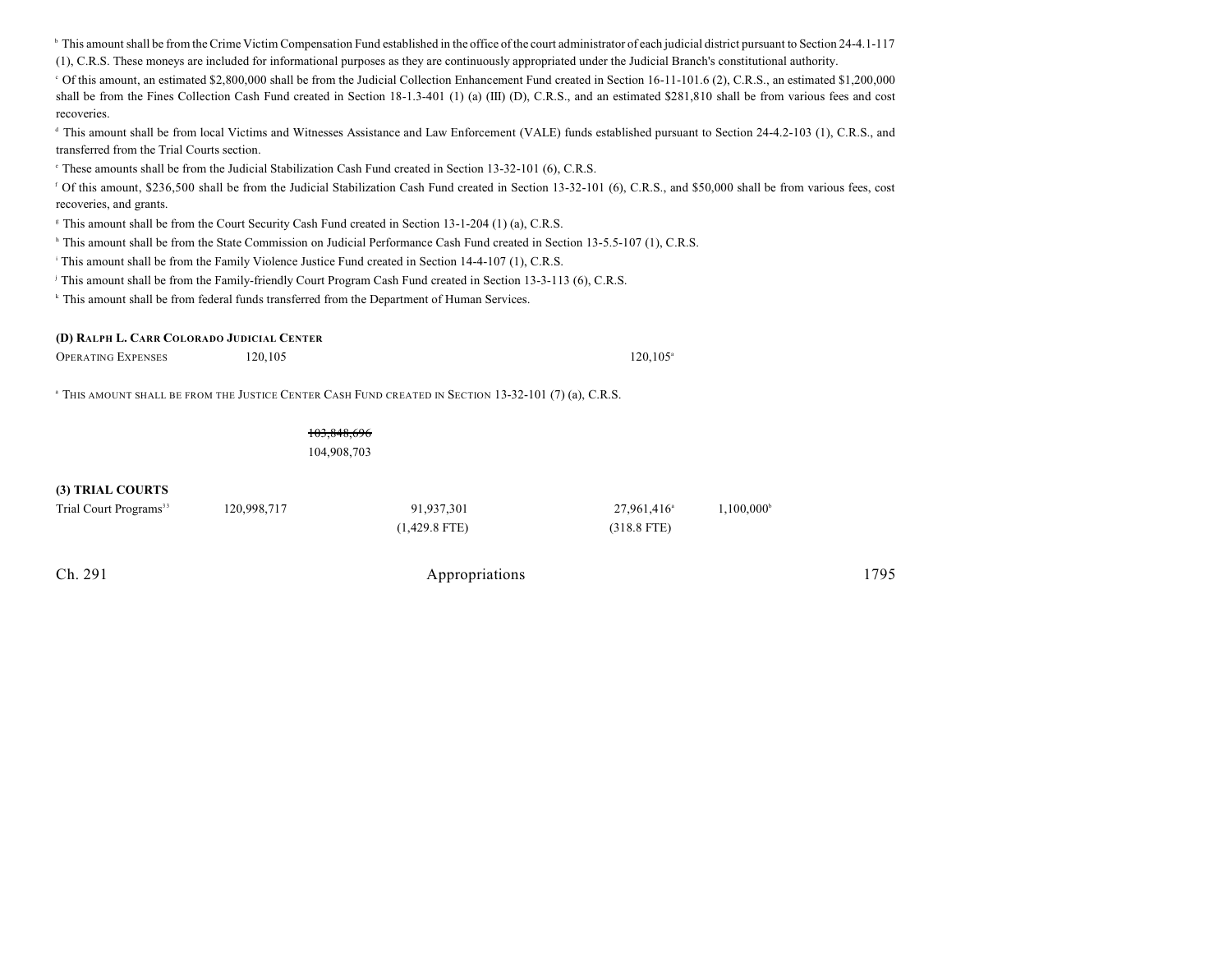|                                                 |                           |              | <b>APPROPRIATION FROM</b>     |            |    |                                                |    |                         |                                       |    |                                |
|-------------------------------------------------|---------------------------|--------------|-------------------------------|------------|----|------------------------------------------------|----|-------------------------|---------------------------------------|----|--------------------------------|
|                                                 | ITEM &<br><b>SUBTOTAL</b> | <b>TOTAL</b> | <b>GENERAL</b><br><b>FUND</b> |            |    | <b>GENERAL</b><br><b>FUND</b><br><b>EXEMPT</b> |    | CASH<br><b>FUNDS</b>    | <b>REAPPROPRIATED</b><br><b>FUNDS</b> |    | <b>FEDERAL</b><br><b>FUNDS</b> |
| \$                                              |                           | \$           | \$                            |            | \$ |                                                | \$ |                         | \$                                    | \$ |                                |
| Court Costs, Jury Costs,<br>and Court-appointed |                           |              |                               |            |    |                                                |    |                         |                                       |    |                                |
| Counsel                                         | 15,594,352                |              |                               | 15,109,352 |    |                                                |    | 485,000°                |                                       |    |                                |
| District Attorney Mandated<br>Costs             | 2,198,494                 |              |                               | 2,073,494  |    |                                                |    | $125,000^{\circ}$       |                                       |    |                                |
| Federal Funds and Other<br>Grants               | 2,900,000                 |              |                               |            |    |                                                |    | 975,000°<br>$(3.0$ FTE) | $300,000$ <sup>d</sup><br>$(6.0$ FTE) |    | 1,625,000<br>$(5.0$ FTE)       |
|                                                 |                           | 141,691,563  |                               |            |    |                                                |    |                         |                                       |    |                                |

<sup>a</sup> Of this amount, an estimated \$25,286,416 shall be from the Judicial Stabilization Cash Fund created in Section 13-32-101 (6), C.R.S., an estimated \$2,600,000 shall be from various fees and other cost recoveries, an estimated \$65,000 shall be from the sale of jury pattern instructions, and an estimated \$10,000 shall be from the Water Adjudication Cash Fund created in Section 37-92-309 (4) (a), C.R.S.

<sup>b</sup> This amount shall be from federal child support enforcement funds transferred from the Department of Human Services.

These amounts shall be from various fees, cost recoveries, and grants. <sup>c</sup>

<sup>d</sup> This amount shall be from federal funds transferred from the Department of Public Safety and the Department of Human Services.

#### **(4) PROBATION AND RELATED SERVICES 1a**

| Probation Programs     | 74,873,947 | 64,273,680    | $10.600.267$ <sup>a</sup> |           |  |
|------------------------|------------|---------------|---------------------------|-----------|--|
|                        |            | $(976.5$ FTE) | $(153.9$ FTE)             |           |  |
| Offender Treatment and |            |               |                           |           |  |
| Services               | 17.499.136 |               | $10.619.290^{\circ}$      | 6,879,846 |  |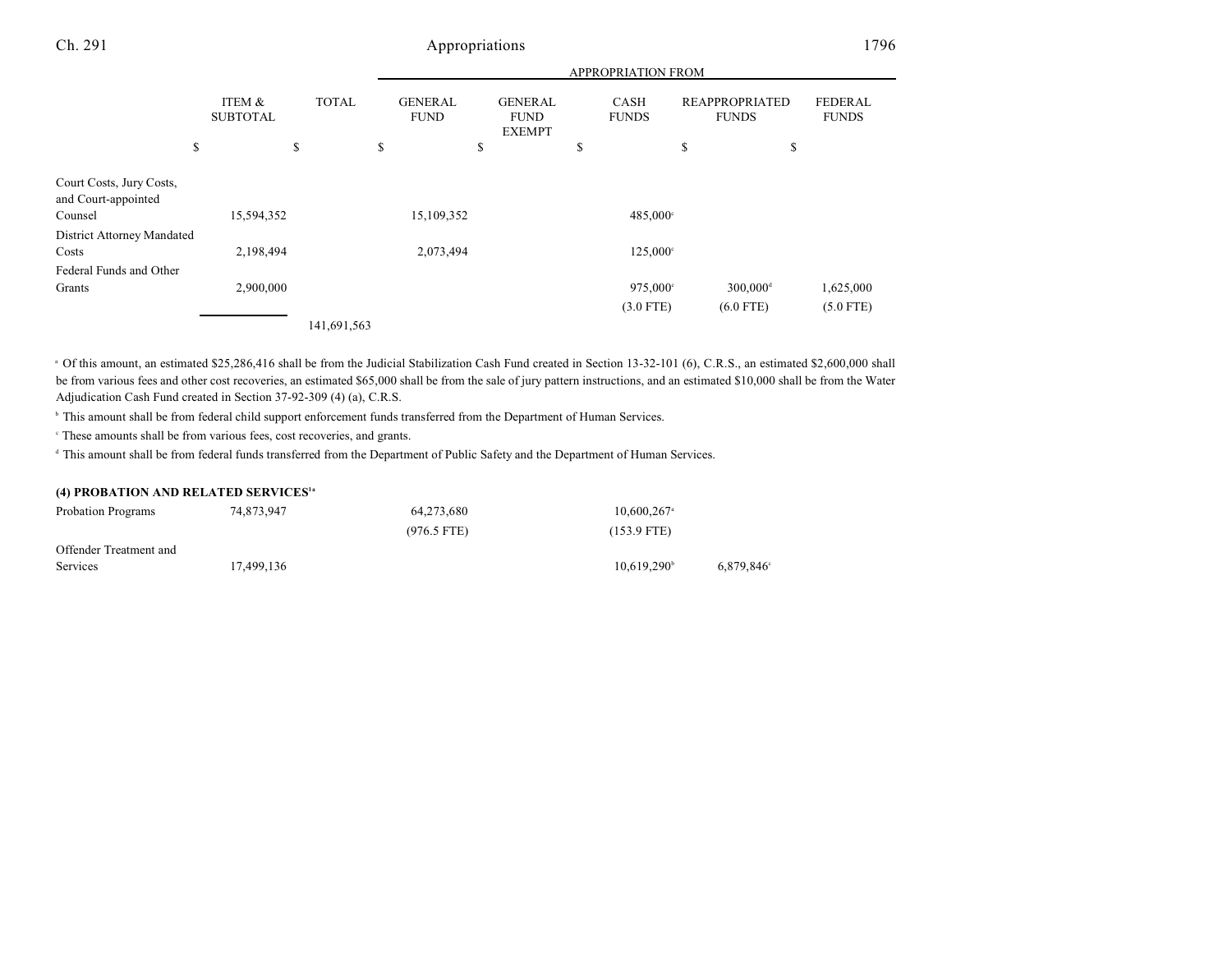| S.B. 03-318 Community    |           |             |             |                        |              |
|--------------------------|-----------|-------------|-------------|------------------------|--------------|
| <b>Treatment Funding</b> | 2,200,000 | 2,200,000   |             |                        |              |
| H.B. 10-1352             |           |             |             |                        |              |
| Appropriation to Drug    |           |             |             |                        |              |
| Offender Surcharge Fund  | 6,156,118 | 6,156,118   |             |                        |              |
| S.B. 91-94 Juvenile      |           |             |             |                        |              |
| Services                 | 1,906,837 |             |             | 1,906,837 <sup>d</sup> |              |
|                          |           |             |             | $(25.0$ FTE)           |              |
| Day Reporting Services   | 393,078   | 393,078     |             |                        |              |
| <b>Victims Grants</b>    | 650,000   |             |             | $650,000$ °            |              |
|                          |           |             |             | $(6.0$ FTE)            |              |
| Federal Funds and Other  |           |             |             |                        |              |
| Grants                   | 5,600,000 |             | 1,950,000f  | 850,000s               | 2,800,000    |
|                          |           |             | $(2.0$ FTE) | $(18.0$ FTE)           | $(13.0$ FTE) |
|                          |           | 109,279,116 |             |                        |              |

 $^{\circ}$  Of this amount, an estimated \$4,964,014 shall be from the Offender Services Fund created in Section 16-11-214 (1) (a), C.R.S., an estimated \$4,795,414 shall be from the Alcohol and Drug Driving Safety Program Fund created in Section 42-4-1301.3 (4) (a), C.R.S., an estimated \$702,114 shall be from the Drug Offender Surcharge Fund created in Section 18-19-103 (4) (a), C.R.S., an estimated \$80,000 shall be from various fees and cost recoveries, and an estimated \$58,725 shall be from the Offender Identification Fund created in Section 24-33.5-415.6 (1), C.R.S.

<sup>b</sup> Of this amount, an estimated \$9,097,255 shall be from the Offender Services Fund created in Section 16-11-214 (1) (a), C.R.S., an estimated \$1,010,006 shall be from the Drug Offender Surcharge Fund created in Section 18-19-103 (4) (a), C.R.S., an estimated \$302,029 shall be from the Sex Offender Surcharge Fund created in Section 18-21-103 (3), C.R.S., and an estimated \$210,000 shall be from various fees and cost recoveries.

 Of this amount, \$6,100,000 shall be from General Fund moneys credited to the Drug Offender Surcharge Fund pursuant to Section 18-19-103 (3.5), C.R.S., and <sup>c</sup> \$779,846 shall be from moneys in the Persistent Drunk Driver Cash Fund created in Section 42-3-303 (1), C.R.S., that are transferred from the Department of Human Services, Alcohol and Drug Abuse Division.

<sup>d</sup> This amount shall be transferred from the Department of Human Services, Division of Youth Corrections.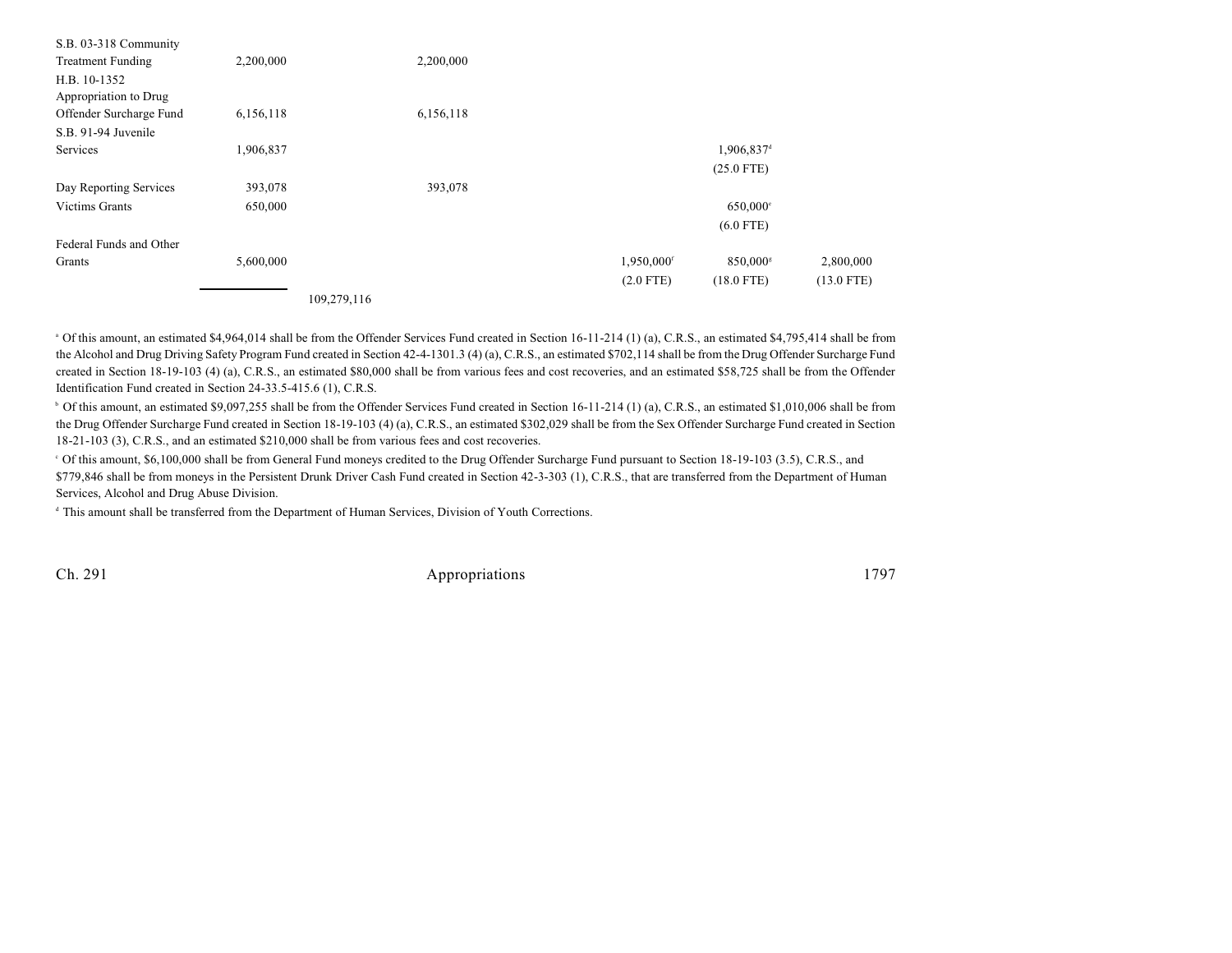|                                      |              | APPROPRIATION FROM            |                        |                             |                                       |                                |  |  |  |
|--------------------------------------|--------------|-------------------------------|------------------------|-----------------------------|---------------------------------------|--------------------------------|--|--|--|
| <b>ITEM &amp;</b><br><b>SUBTOTAL</b> | <b>TOTAL</b> | <b>GENERAL</b><br><b>FUND</b> | GENERAL<br><b>FUND</b> | <b>CASH</b><br><b>FUNDS</b> | <b>REAPPROPRIATED</b><br><b>FUNDS</b> | <b>FEDERAL</b><br><b>FUNDS</b> |  |  |  |
|                                      |              |                               | <b>EXEMPT</b>          |                             |                                       |                                |  |  |  |
|                                      |              |                               |                        |                             |                                       |                                |  |  |  |

Of this amount, an estimated \$425,000 shall be from grants from local Victims and Witnesses Assistance and Law Enforcement (VALE) Boards pursuant to Section <sup>e</sup> 24-4.2-105 (2.5) (a) (II), C.R.S., transferred from the Trial Courts section, and an estimated \$225,000 shall be from state Victims Assistance and Law Enforcement Fund grants transferred from the Department of Public Safety, Division of Criminal Justice, pursuant to Section 24-33.5-506 (1) (b), C.R.S.

<sup>f</sup> This amount shall be from various fees, cost recoveries, and grants.

<sup>#</sup> This amount shall be from federal funds transferred from the Department of Public Safety, the Department of Human Services, and the Department of Education.

#### **(5) PUBLIC DEFENDER 34**

| Personal Services <sup>33</sup>  | 43,087,357 | 43,087,357    |                  |
|----------------------------------|------------|---------------|------------------|
|                                  |            | $(645.2$ FTE) |                  |
| Health, Life, and Dental         | 4,555,942  | 4,555,942     |                  |
| Short-term Disability            | 68,330     | 68,330        |                  |
| S.B. 04-257 Amortization         |            |               |                  |
| <b>Equalization Disbursement</b> | 1,067,990  | 1,067,990     |                  |
| S.B. 06-235 Supplemental         |            |               |                  |
| Amortization Equalization        |            |               |                  |
| Disbursement                     | 852,431    | 852,431       |                  |
| <b>Operating Expenses</b>        | 1,209,206  | 1,179,206     | $30,000^{\circ}$ |
| Vehicle Lease Payments           | 59,783     | 59,783        |                  |
|                                  | 78,636     | 78,636        |                  |
| Capital Outlay                   | 141,090    | 141,090       |                  |
| Leased Space/Utilities           | 6,017,436  | 6,017,436     |                  |
| <b>Automation Plan</b>           | 894,768    | 894,768       |                  |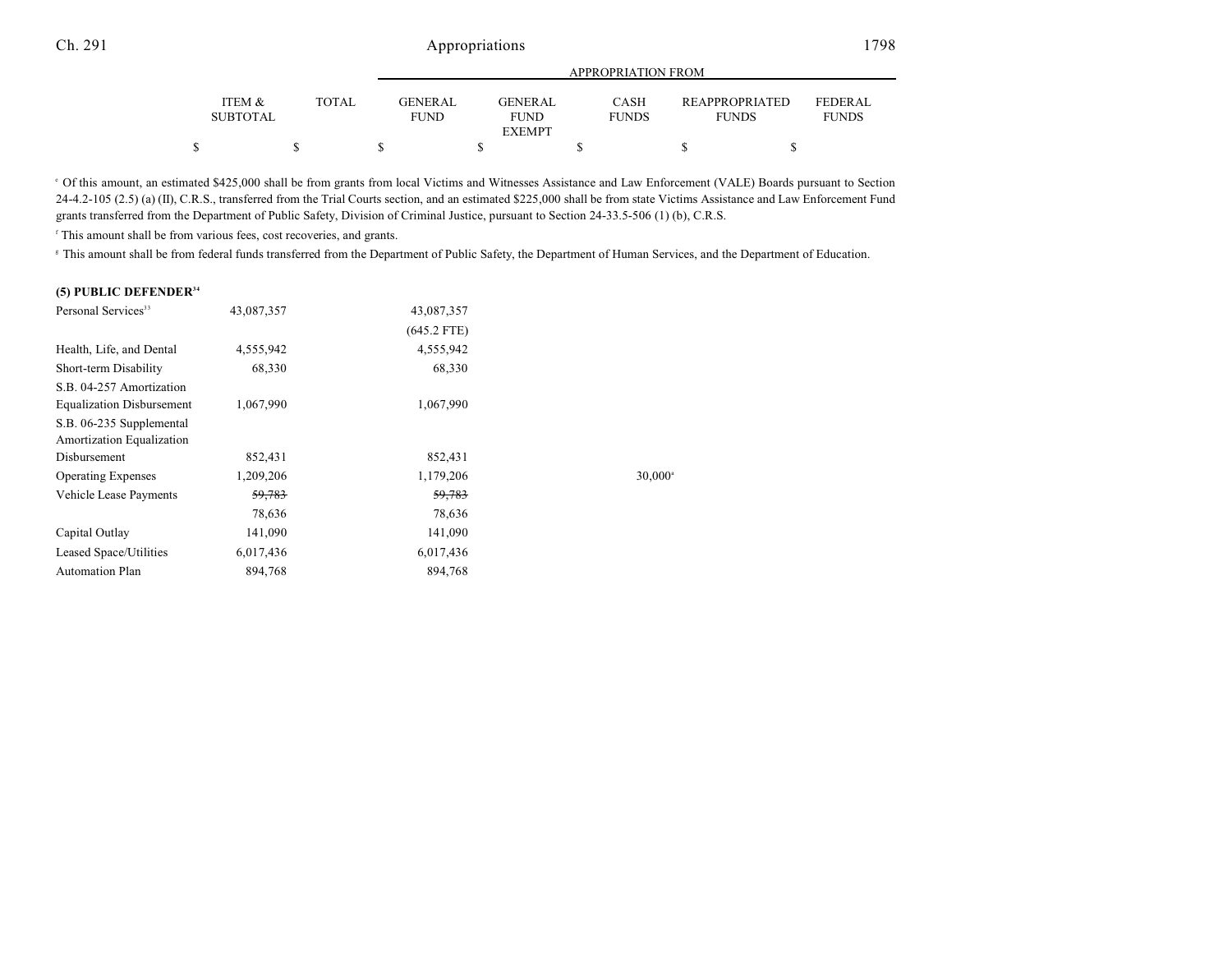| <b>Contract Services</b> | 18,000    | 18,000                |                   |
|--------------------------|-----------|-----------------------|-------------------|
| <b>Mandated Costs</b>    | 3,649,464 | 3,649,464             |                   |
|                          | 3,884,183 | 3,884,183             |                   |
| Grants                   | 316,520   |                       | $316,520^{\circ}$ |
|                          |           |                       | $(5.1$ FTE)       |
|                          |           | <del>61,938,317</del> |                   |
|                          |           | .                     |                   |

62,191,889

<sup>a</sup> This amount shall be from training fees.

<sup>b</sup> This amount shall be from funding provided by local governments for professional services provided by the State Public Defender.

### **(6) ALTERNATE DEFENSE COUNSEL 35**

| Personal Services <sup>33</sup>                       | 706,089    | 706,089        |                  |      |
|-------------------------------------------------------|------------|----------------|------------------|------|
|                                                       |            | $(7.5$ FTE)    |                  |      |
| Health, Life, and Dental                              | 80,682     | 80,682         |                  |      |
| Short-term Disability                                 | 1,089      | 1,089          |                  |      |
| S.B. 04-257 Amortization                              |            |                |                  |      |
| <b>Equalization Disbursement</b>                      | 17,026     | 17,026         |                  |      |
| S.B. 06-235 Supplemental<br>Amortization Equalization |            |                |                  |      |
| Disbursement                                          | 13,590     | 13,590         |                  |      |
| <b>Operating Expenses</b>                             | 67,030     | 67,030         |                  |      |
| <b>Leased Space</b>                                   | 40,544     | 40,544         |                  |      |
|                                                       | 35,880     | 35,880         |                  |      |
| Training and Conferences                              | 40,000     | 20,000         | $20,000^{\circ}$ |      |
| Conflict of Interest                                  |            |                |                  |      |
| Contracts                                             | 20,692,161 | 20,692,161     |                  |      |
| Ch. 291                                               |            | Appropriations |                  | 1799 |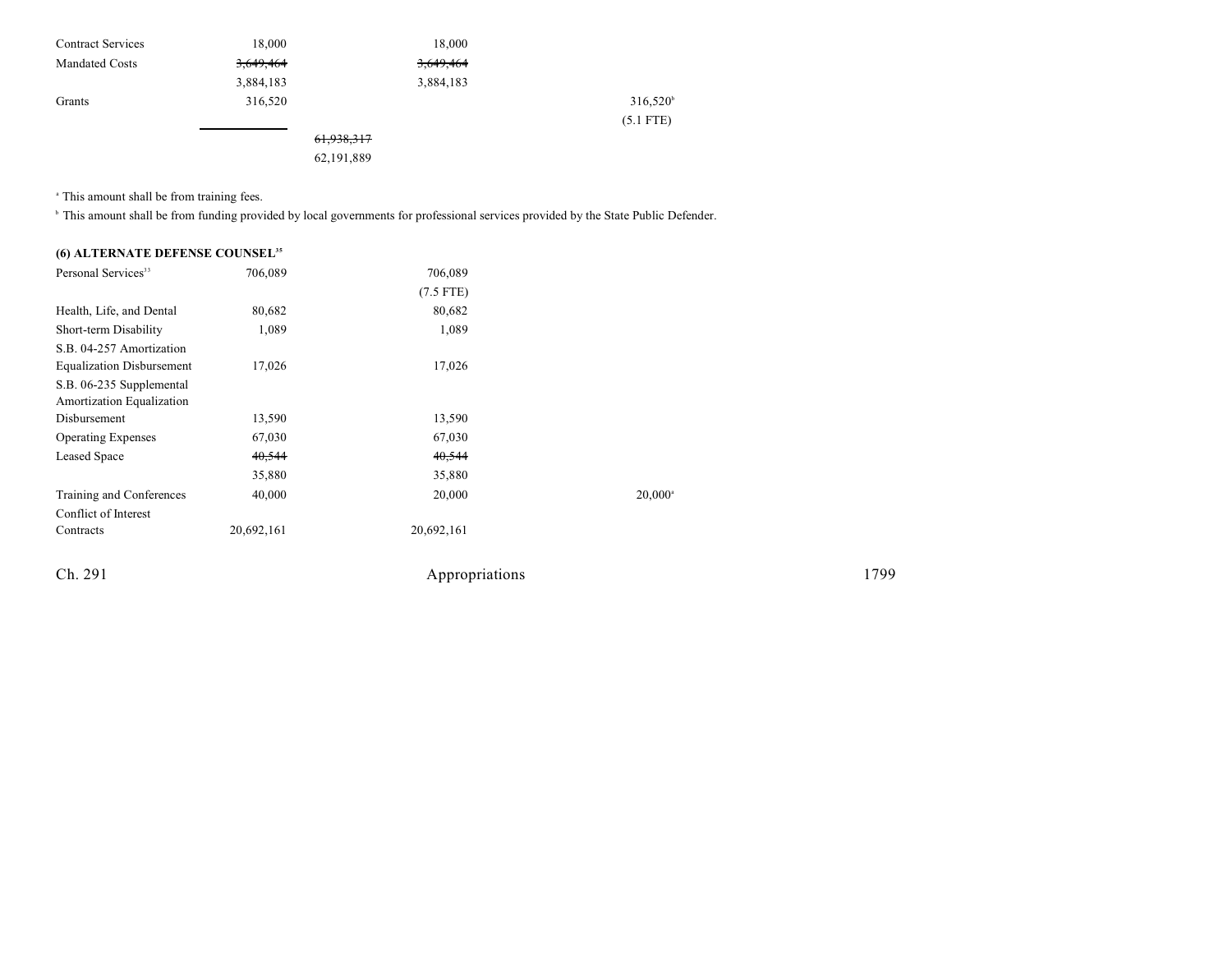#### APPROPRIATION FROM ITEM & SUBTOTAL TOTAL GENERAL FUND GENERAL FUND EXEMPT CASH FUNDS REAPPROPRIATED FUNDS FEDERAL FUNDS  $\begin{array}{ccccccccccc} \texttt{S} & \texttt{S} & \texttt{S} & \texttt{S} & \texttt{S} & \texttt{S} & \texttt{S} & \texttt{S} & \texttt{S} & \texttt{S} & \texttt{S} & \texttt{S} & \texttt{S} & \texttt{S} & \texttt{S} & \texttt{S} & \texttt{S} & \texttt{S} & \texttt{S} & \texttt{S} & \texttt{S} & \texttt{S} & \texttt{S} & \texttt{S} & \texttt{S} & \texttt{S} & \texttt{S} & \texttt{S} & \texttt{S} & \texttt{S} & \$ Ch. 291 Appropriations 1800 Mandated Costs 1,589,848 1,589,848 23,248,059 23,243,395

<sup>a</sup> This amount shall be from training fees.

### **(7) OFFICE OF THE CHILD'S REPRESENTATIVE<sup>36</sup>**

| Personal Services <sup>33</sup>       | 1,910,890  | 1,910,890    |  |
|---------------------------------------|------------|--------------|--|
|                                       |            | $(26.9$ FTE) |  |
| Health, Life, and Dental              | 167,808    | 167,808      |  |
| Short-term Disability                 | 2,986      | 2,986        |  |
| S.B. 04-257 Amortization              |            |              |  |
| <b>Equalization Disbursement</b>      | 46,681     | 46,681       |  |
| S.B. 06-235 Supplemental              |            |              |  |
| Amortization Equalization             |            |              |  |
| Disbursement                          | 37,260     | 37,260       |  |
| <b>Operating Expenses</b>             | 159,929    | 159,929      |  |
| <b>Leased Space</b>                   | 150,380    | 150,380      |  |
| <b>CASA Contracts</b>                 | 475,000    | 475,000      |  |
| Training                              | 38,000     | 38,000       |  |
| Court Appointed Counsel <sup>37</sup> | 16.531.560 | 16,531,560   |  |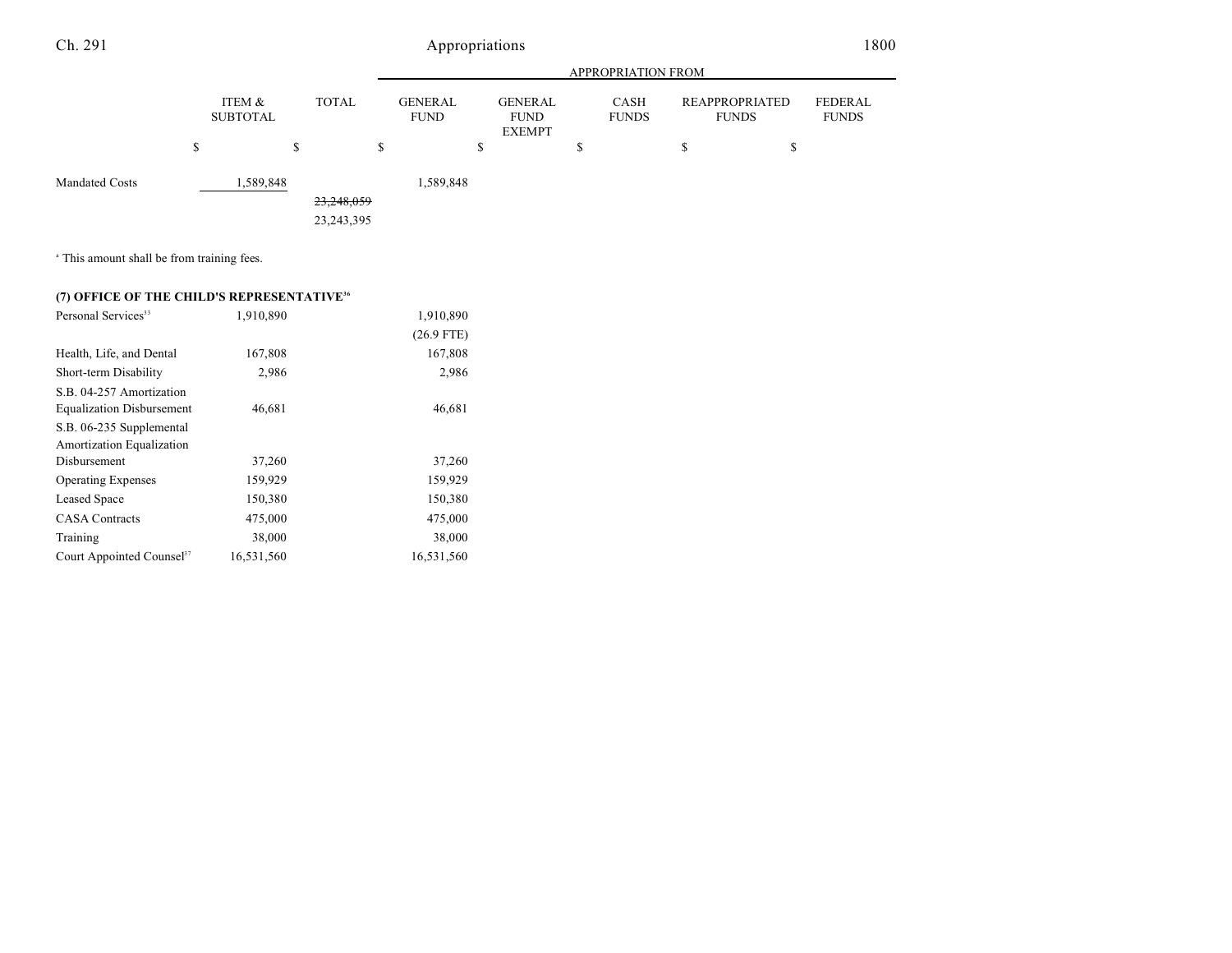| <b>Mandated Costs</b>                           | 26,228  |               | 26,228        |               |              |             |
|-------------------------------------------------|---------|---------------|---------------|---------------|--------------|-------------|
|                                                 |         | 19,546,722    |               |               |              |             |
| (8) INDEPENDENT ETHICS COMMISSION <sup>38</sup> |         |               |               |               |              |             |
|                                                 |         |               |               |               |              |             |
| Personal Services                               | 129,827 |               | 129,827       |               |              |             |
|                                                 |         |               | $(1.0$ FTE)   |               |              |             |
| Health, Life, and Dental                        | 4,437   |               | 4,437         |               |              |             |
| Short-term Disability                           | 285     |               | 285           |               |              |             |
| S.B. 04-257 Amortization                        |         |               |               |               |              |             |
| <b>Equalization Disbursement</b>                | 4,458   |               | 4,458         |               |              |             |
| S.B. 06-235 Supplemental                        |         |               |               |               |              |             |
| Amortization Equalization                       |         |               |               |               |              |             |
| Disbursement                                    | 3,558   |               | 3,558         |               |              |             |
| <b>Operating Expenses</b>                       | 15,807  |               | 15,807        |               |              |             |
| Legal Services for 900                          |         |               |               |               |              |             |
| hours                                           | 68,139  |               | 68,139        |               |              |             |
|                                                 |         | 226,511       |               |               |              |             |
| <b>TOTALS PART VIII</b>                         |         |               |               |               |              |             |
| (JUDICIAL)                                      |         | \$479,194,207 | \$344,850,999 | \$114,388,078 | \$14,744,832 | \$5,210,298 |
|                                                 |         | \$480,503,122 | \$344,939,809 | \$115,308,183 | \$15,044,832 |             |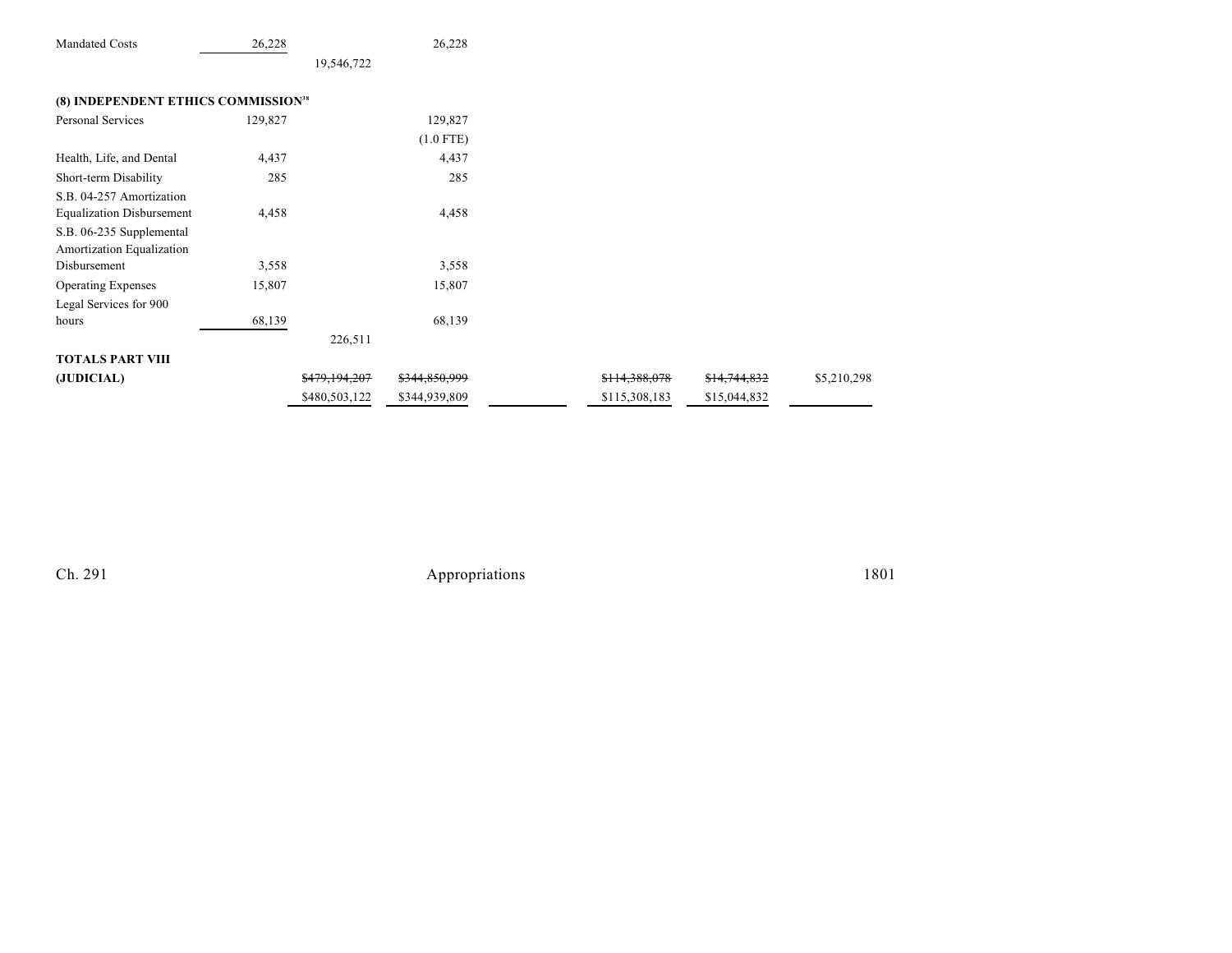#### **FOOTNOTES** -- The following statements are referenced to the numbered footnotes throughout section 2.

- 1a Department of Corrections, Management, Executive Director's Office Subprogram; Department of Human Services, Mental Health and Alcohol and Drug Abuse Services, Alcohol and Drug Abuse Division; and Division of Youth Corrections; Judicial Department, Probation and Related Services; and Department of Public Safety, Division of Criminal Justice; and Colorado Bureau of Investigation -- State agencies involved in multi-agency programs requiring separate appropriations to each agency are requested to designate one lead agency to be responsible for submitting a comprehensive annual budget request for such programs to the Joint Budget Committee, including prior year, request year, and three year forecasts for revenues into the fund and expenditures from the fund by agency. The requests should be sustainable for the length of the forecast based on anticipated revenues. Each agency is still requested to submit its portion of such request with its own budget document. This applies to requests for appropriation from the Drug Offender Surcharge Fund, the Offender Identification Fund, the Sex Offender Surcharge Fund, the Persistent Drunk Driver Cash Fund, and the Alcohol and Drug Driving Safety Program Fund, among other programs.
- 33 Judicial Department, SupremeCourt/Court of Appeals, Appellate Court Programs; Trial Courts, Trial Court Programs; Public Defender, Personal Services; Alternate Defense Counsel, Personal Services; Office of the Child's Representative, Personal Services -- In accordance with Section 13-30-104 (3), C.R.S., funding is provided for judicial compensation, as follows:

|                                                                                   | FY 2011-12 Salary |
|-----------------------------------------------------------------------------------|-------------------|
| Chief Justice, Supreme Court                                                      | \$142,708         |
| Associate Justice, Supreme Court                                                  | 139,660           |
| Chief Judge, Court of Appeals                                                     | 137,201           |
| Associate Judge, Court of Appeals                                                 | 134,128           |
| District Court Judge, Denver Juvenile Court Judge, and Denver Probate Court Judge | 128,598           |
| County Court Judge                                                                | 123,067           |

Funding is also provided in the Long Bill to maintain the salary of the Public Defender at the level of an associate judge of the Court Appeals, and to maintain the salaries of the Alternate Defense Counsel and the Executive Director of the Office of the Child's Representative at the level of a district court judge.

34 Judicial Department, Public Defender -- In addition to the transfer authority provided in Section 24-75-108 (5), C.R.S., up to 2.5 percent of the total Public Defender appropriation may be transferred between line items in the Public Defender's Office.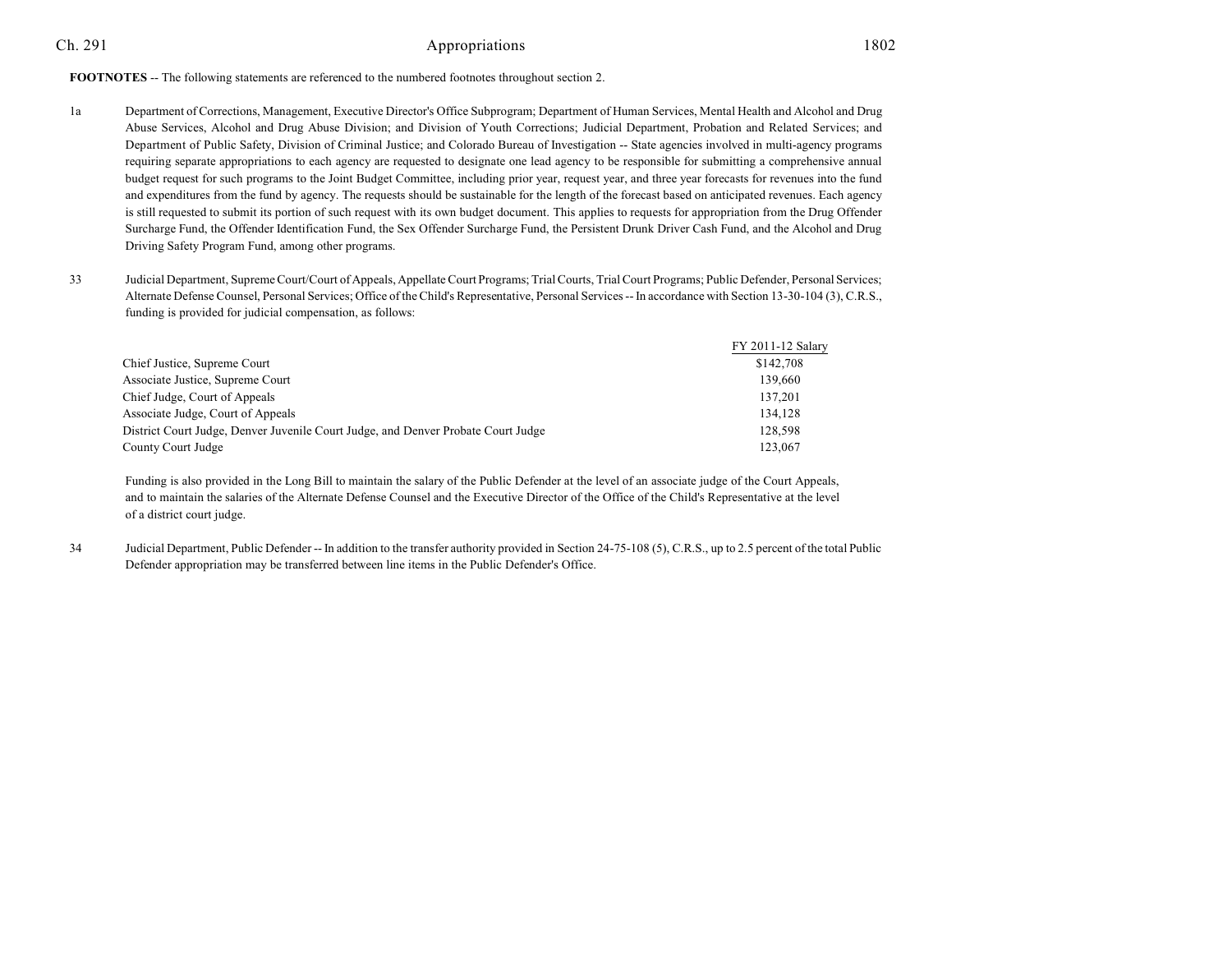- 35 Judicial Department, Alternate Defense Counsel -- In addition to the transfer authority provided in Section 24-75-108 (5), C.R.S., up to 2.5 percent of the total Alternate Defense Counsel appropriation may be transferred between line items in the Alternate Defense Counsel's Office.
- 36 Judicial Department, Office of the Child's Representative -- In addition to the transfer authority provided in Section 24-75-108 (5), C.R.S., up to 2.5 percent of the total Office of the Child's Representative's appropriation may be transferred between line items in the Office of the Child's Representative.
- 37 Judicial Department, Office of the Child's Representative, Court Appointed Counsel -- It is the intent of the General Assembly that the Office of the Child's Representative be authorized to utilize up to \$25,000 of this appropriation to fund a pilot program as authorized pursuant to Section 13-91-105 (1) (e), C.R.S., for the purpose of evaluating alternatives to the appointment of child and family investigators and child's legal representatives in domestic relations cases.
- 38 Judicial Department, Independent Ethics Commission -- In addition to the transfer authority provided in Section 24-75-108 (5), C.R.S., up to 10.0 percent of the total Independent Ethics Commission appropriation may be transferred between line items in the Independent Ethics Commission.